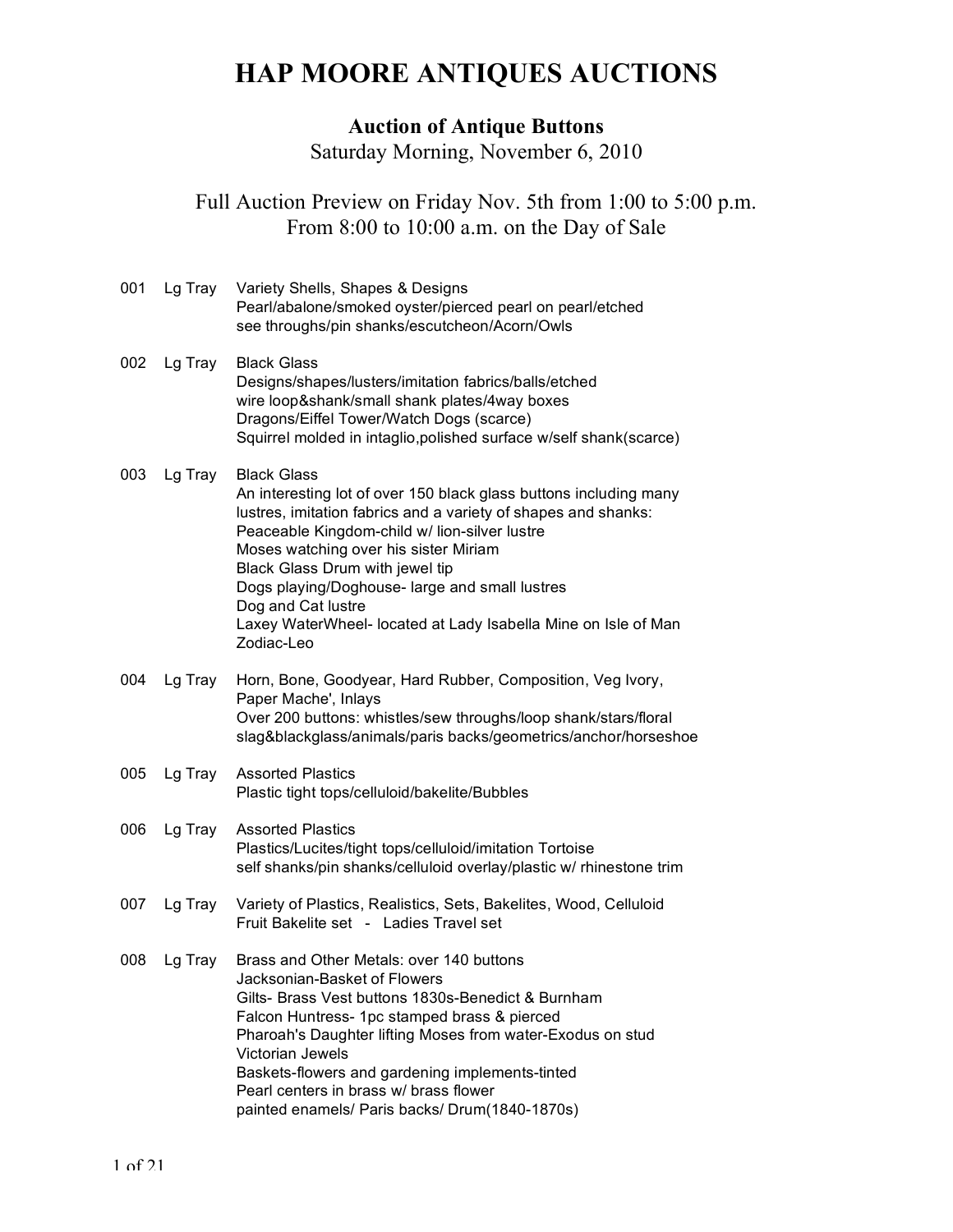| 009            | Lg Tray            | Brass: over 130 buttons<br>Dragons-flower tailed<br>Large Victorian Jewel (Gay 90s)<br><b>French Thistle</b><br>Walls of Jericho- pewter design over brass background&collet<br>Helmet w/ plume closed visor/ Transportation- car/plane<br>heads/birds/fruits/urns/fans/Paris backs/moon/stars                                                                                                                                                                                                                                             |
|----------------|--------------------|--------------------------------------------------------------------------------------------------------------------------------------------------------------------------------------------------------------------------------------------------------------------------------------------------------------------------------------------------------------------------------------------------------------------------------------------------------------------------------------------------------------------------------------------|
| 010            | Lg Tray            | Silver, Steel, Pewter and other Metals: over 175 buttons<br>7 Amethyst flat glass on painted metal back-plate, pin shank<br>Pewter daisy cloak button clasps<br>Lion in Palmyra- tinted white metal, steel back, wire shank<br>Cut Steel- Berries, 19th and 20th centuries<br>Aluminum 1930 cylindrical<br>Large Victorian Jewel<br>globe/florals/stars/moon/fans/tints/pearl/bird/ships/coins/acorns                                                                                                                                      |
| 011            | Med<br><b>Tray</b> | Scenes, Transportation, Birds: over 80 buttons<br>Jaunting Carriage<br>airplane-brass/sailboats/anchor<br>Ship "Moeve" -brass- Scarce<br>Heron feeding her young<br>Bird flying to nest<br>Mr Rook- tinted brass<br>Owl with Rhinestone eyes<br>Brass Duck- applied lacquered with engraved back-concave<br>Chick afloat in wooden shoe- copper lustre- Scarce<br>Town of Hamlin/ Eiffel Tower/ Blarney Castle-tinted pewter<br>Italian Villa/ Grand Canal- Venice/ other scenes<br>Mill-a type of Grimm Fairy Tales- brass and wire shank |
| 012            | Med<br>Tray        | Small Chinas and Utilitarian: over 200 buttons<br>Calicos/ Ringers/ Inkwells/ Stencils/ Lustres/ Piecrusts/ Hobnail<br>Vintage button bag                                                                                                                                                                                                                                                                                                                                                                                                  |
| 013            | Med<br>Tray        | 20th Century Examples of Plastics, Bakelite, Wood, China, Glass<br><b>Realistics</b>                                                                                                                                                                                                                                                                                                                                                                                                                                                       |
| 014            | Med<br>Tray        | Mix of Wood Pulp, Compositions, Shapes and Materials<br>sailboat/football/1930s painted/sew throughs/pin shanks                                                                                                                                                                                                                                                                                                                                                                                                                            |
| 015            | Med<br>Tray        | China and Modern Glass: over 100 buttons<br>Calicos/ringers/bullseye/ stencils/inkwell/victorians/whistles/<br>carmel glass/clambroth/pearlized coating/imitation fabrics<br>overlay/variety of shanks/swirl backs/ modeled designs                                                                                                                                                                                                                                                                                                        |
| 016<br>2 of 16 | Med<br>Tray        | Fables, Angels, Animals, Insects and Sporting: over 65 buttons                                                                                                                                                                                                                                                                                                                                                                                                                                                                             |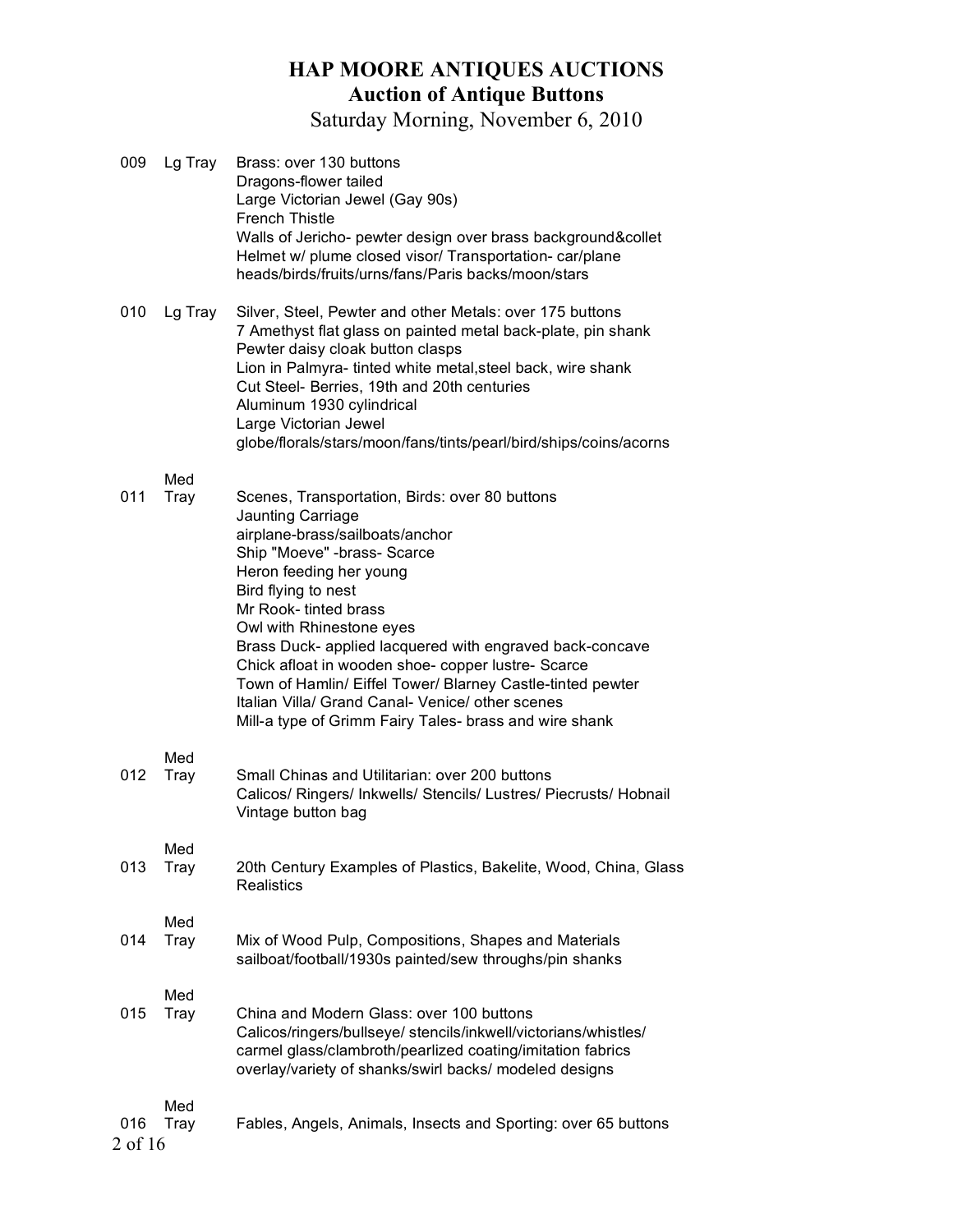|     |             | Cupid finds a victim/ Cherub on a swing / Cupid at the fountain<br>Cherub rowing a boat/ Angel on the wall/ Imp of Pain<br>Putto carrying a tray of fruit                                                                                                                                                                                                                                                                                                                                                                                                               |
|-----|-------------|-------------------------------------------------------------------------------------------------------------------------------------------------------------------------------------------------------------------------------------------------------------------------------------------------------------------------------------------------------------------------------------------------------------------------------------------------------------------------------------------------------------------------------------------------------------------------|
|     |             | Bubbles: Cherub blowing bubbles- 1 pc stamped brass, pierced,<br>tinted, 3 black glassbuttons riveted to back, Scarce<br>In the Dog House- brass on steel back, Scarce<br>Wolf and the Crane- Paris back/ Teddy Bear/ Lion at Rest<br>Billy Possum/ Moose/ Dog- souvenir/ Sporting Dog/ Sporting Fox<br>Butterfly- Paris Back/ Fly- molded milk glass/ Beetle / Ladybug<br>Butterfly Cloak/ Peaceable Kingdom/ Wolf head-rubber                                                                                                                                         |
| 017 | Med<br>Tray | Heads, Figures and Fables: over 75 buttons<br>3 French Soldiers- scarce/ Roland- stamped, tinted brass-scarce<br>Japanese and the Turtle-scarce/ In Beauty's Room (1930s)-scarce<br>Rumpelstilskin/ Fairy at St.Cuthbert's Well/ Theodora<br>Tin type-young woman of period/ Mary Stuart/ Liberty Cap<br>John Gilpin- boar hunter/ Minerva/ Astraea/ Warrior/ YumYum<br>9 Alfred Count d'Orsay- Prince of the Dandies of the Regency<br>Immo and Hildegarde/ Mme. Chrysantheme/ Andrea Del Sarto<br>"Pay Toll Here"- tinted brass/ Fishing Girl (clam digger)-2pc brass |
| 018 | Med<br>Tray | Sampler Tray: over 150 buttons<br>variety metals/ black glass/ modern glass/ plastics/ pearl/ stencils<br>animals/ inlays/ realistics/ horn/ goodyear/ Paris backs/ tints/<br>cut steels/celluloid/dragons/whistles/scenes/waistcoats/stars<br>intaglio- molded and paint filled glass type mounted on metal<br>card hand                                                                                                                                                                                                                                               |
| 019 | Sm<br>Tray  | Studs and Cufflinks: over 50<br>pearl/ gold/ silver/ semi-precious stones/ enamel<br>fraternal/heads/animals                                                                                                                                                                                                                                                                                                                                                                                                                                                            |
| 020 | Sm<br>Tray  | Military<br>US Navy (1851) -3 Star- Novelty R Co.- Scarce<br>Cold Water Army/ NH Militia/ MA Volunteer Militia<br>Vermont State Seal/ Australian Commonwealth Military Forces<br>US Marine Corps/ German Buckle- Diehl<br>Brass stars/ Eagle pin/ Large brass General Service/ Treble gilt                                                                                                                                                                                                                                                                              |
| 021 | Lg Tray     | Fabric<br>beaded/crocheted/damask/flapper/balls/silks/wools/floral                                                                                                                                                                                                                                                                                                                                                                                                                                                                                                      |
| 022 | Lg Tray     | Pearl<br>Variey of shapes/ ocean pearl/ smoked pearl/ abalonies/ etched<br>escutcheon and steel embellishments/ pearlized coating/ owl                                                                                                                                                                                                                                                                                                                                                                                                                                  |
| 023 | Lg Tray     | Clear and Colored Glass: over 300 buttons<br>Reflectors/ stars/ heads/ imitation fabric/ buckles/ crystal/ mellow                                                                                                                                                                                                                                                                                                                                                                                                                                                       |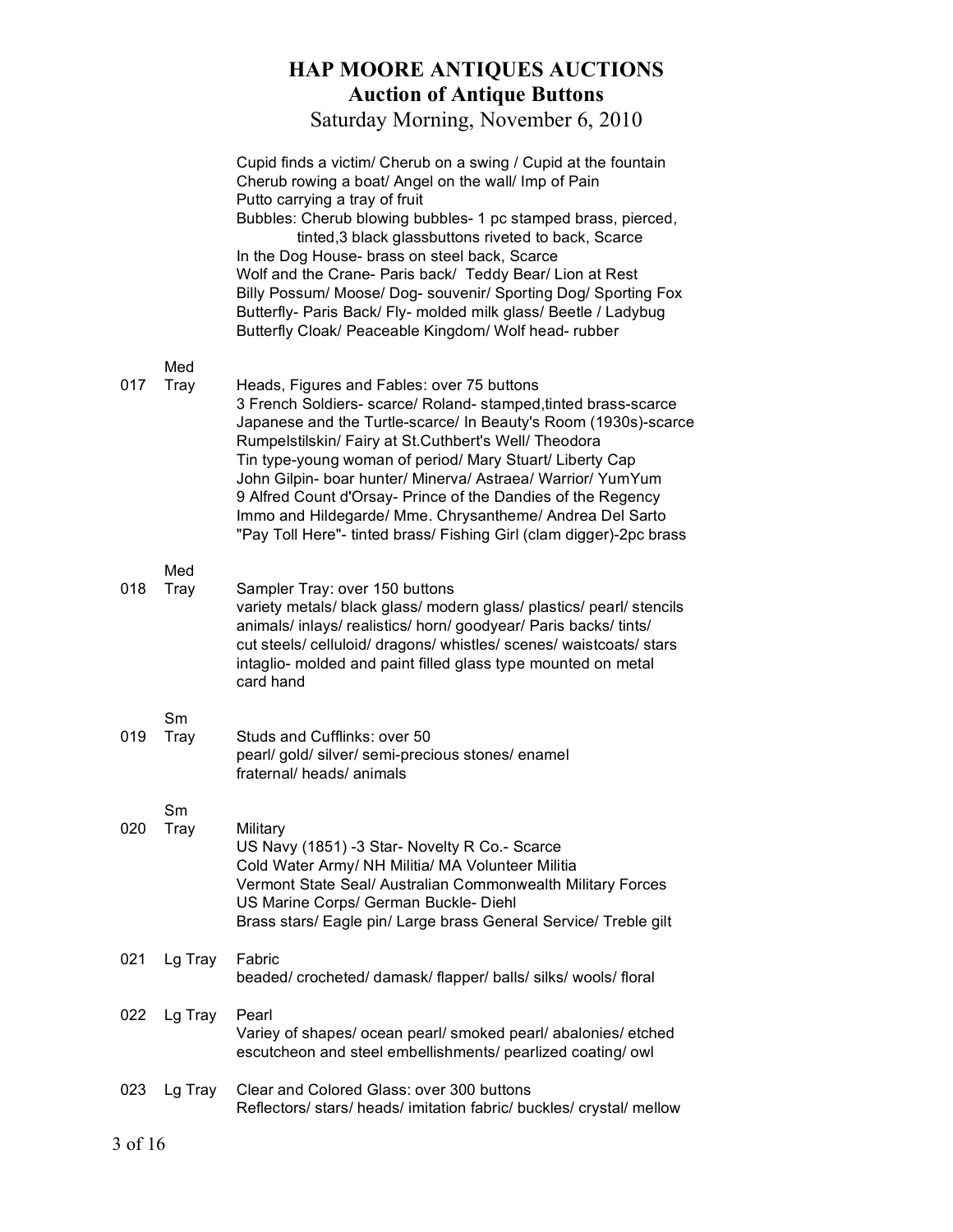Saturday Morning, November 6, 2010

painted backs/ gold & silver lustre/ diminutives/ black glass

| 024 | Lg Tray      | Glass and Brass: over 250 buttons<br>Velvets/ large Victorian Jewel/ enamels/ thread back/ celluloid<br>Pearl Colonial pin shanked- scarce/ Tortoise / gilts / dogs<br>riveted brass pierced Art Noveau/ Gay 90s/ rhinestones<br>Paris backs/ drums/ tole / glass set in metals/ victorian jewels<br>26 black balls- loop and plate shank/ diminutives/ pearl whistle<br>2 glass Art Noveau style/ pink jeweled acorn/ carmel glass                                                                                                                                                                                                                                                                                                                                                                                                                                                                                                                                                                                                                                                                                                                                                                                                                            |
|-----|--------------|----------------------------------------------------------------------------------------------------------------------------------------------------------------------------------------------------------------------------------------------------------------------------------------------------------------------------------------------------------------------------------------------------------------------------------------------------------------------------------------------------------------------------------------------------------------------------------------------------------------------------------------------------------------------------------------------------------------------------------------------------------------------------------------------------------------------------------------------------------------------------------------------------------------------------------------------------------------------------------------------------------------------------------------------------------------------------------------------------------------------------------------------------------------------------------------------------------------------------------------------------------------|
| 025 | Sm<br>Tray   | Pewter- Etched & Painted and Silver Florals                                                                                                                                                                                                                                                                                                                                                                                                                                                                                                                                                                                                                                                                                                                                                                                                                                                                                                                                                                                                                                                                                                                                                                                                                    |
| 026 | Sm<br>Tray   | Variety<br>Enamels/ jeweled waistcoats/ Tiger Eye/ gemstones<br>pearlized coating/ glass balls/ diminutives                                                                                                                                                                                                                                                                                                                                                                                                                                                                                                                                                                                                                                                                                                                                                                                                                                                                                                                                                                                                                                                                                                                                                    |
| 027 | Mini<br>Tray | Enamels/ Paperweights/ Cameo<br>Cameo: "Fisherman" - carved helmet shell cameo mounted in gold<br>plated frame- rare subject for a cameo- late 19th/early 20th century<br>Chinese Robe Button of Glass<br>Tiger Eye/ 3 Paperweights/ Enamels/ star<br>square enamel with floral center and blue pierries border                                                                                                                                                                                                                                                                                                                                                                                                                                                                                                                                                                                                                                                                                                                                                                                                                                                                                                                                                |
| 028 | Lg Tray      | Military, Military Academies, Schools, Societies, Organizations,<br>Railroads, Post Office, Fire Department, Police: over 150 buttons<br>Maine State Seal/ MA State Seal/ MA Volunteer Militia/<br>NH Volunteer Militia/ Air Force-Waterbury CT<br>General Service- Paris backs, GJ&C<br>Army General Service Infantry/ US Maritime Service<br>Navy Crown and Anchor- rope circle<br>Navy Anchor- 2 stars and rope/ Anchor- Austin CT<br>Anchor- 3 crowns- Petters Stockholm<br>Civil War Texas Army/ Excelsior- BBS JR Farrell<br>Army Musician- Harding of Boston<br>Queen's Own Cameroon Highland- London<br>Royal Canadian Mounted Police<br>US Border Patrol-Washington DC/ US Immigration Service<br>Independent Order of Odd Fellows/ Boy Scouts/ Girl Scouts<br>Knights of Pythias- Phila/ Hope- Rhode Island<br>Culver Military- Eagle Culver/ Cadet - VMI- H. Vallen& co.<br>Cadet- VPI- Steel & Johnson/ Cadet- USMA<br>Exeter, Hampton, Amesbury Street Railway<br>Canadian National Railway- Montreal<br>Post Office- Pennsylvania Garment Co./ C.Rubens& Co.<br>Post Office- J. Hirsch & Co.- Chicago/ Maher Bros- Utica NY<br>Fire Department- Burton Pierce Co., Boston& Chicago<br>American Legion / Grand Army of Republic/ Sons of Veterans |

029 Card Heads of Minerva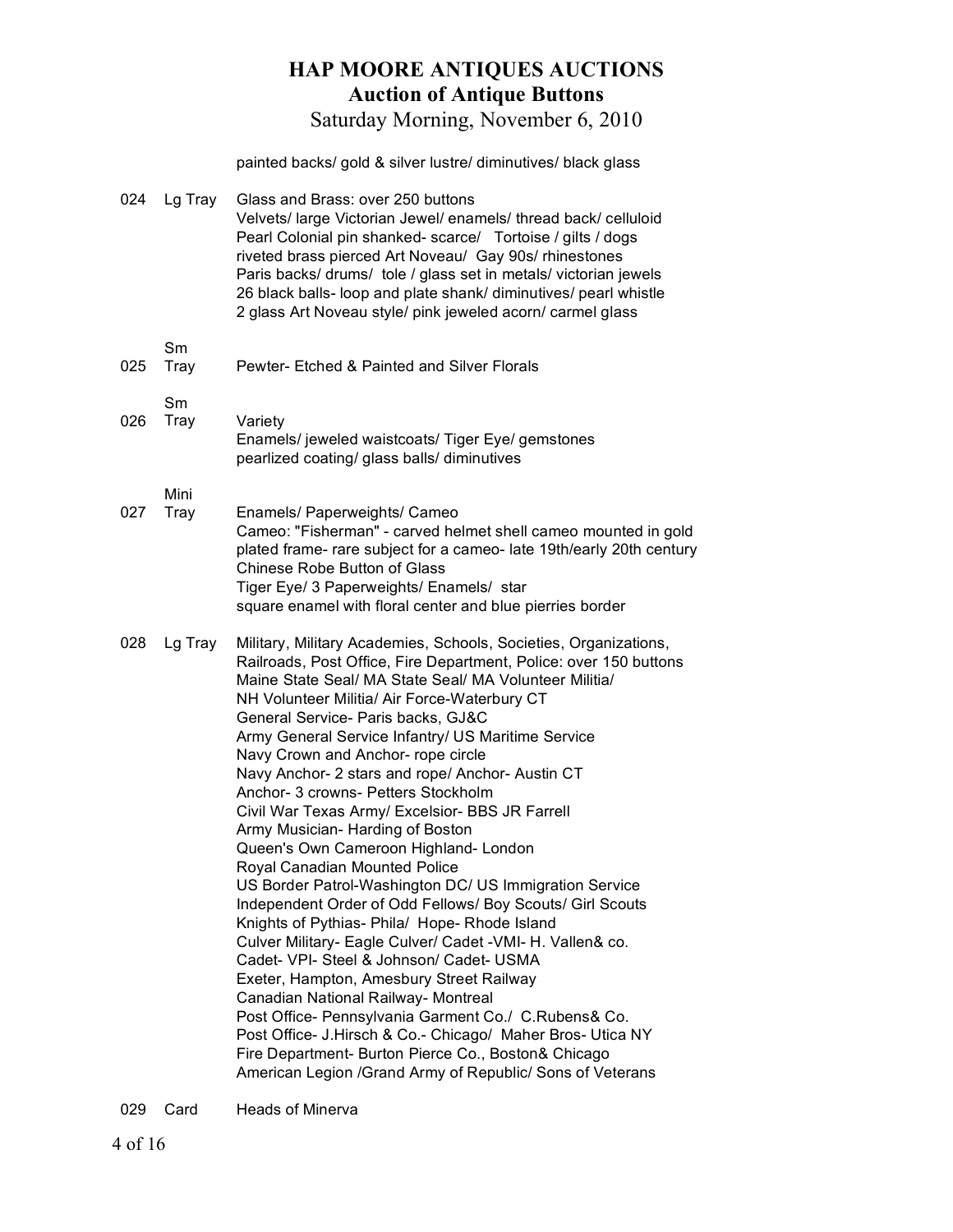|     |      | Minerva- Greek goddess of battle, wisdom & women's handicrafts<br>Variety of materials- 18 buttons                                                                        |
|-----|------|---------------------------------------------------------------------------------------------------------------------------------------------------------------------------|
| 030 | Card | Inlays, Veneers, Insets, Horn and Others: over 170 buttons<br>Whistles/ paper mache'/ drums/ dyed horn/ light horn/<br>Nautilus chips/ metals/ composition flecks/ shapes |
| 031 | Card | Fabrics: over 80 buttons<br>Jeweled/ laced/ crotcheted/ velvets/ needlework                                                                                               |
| 032 | Card | Fabrics: over 135 buttons<br>Damask/ brocade/ silk/ beaded/ crotcheted/ covered/ hemp/ velvet                                                                             |
| 033 | Card | Goodyear: over 150 buttons<br>Designs/crosses/pin shanks/moon/stars/wasp/flowers/<br>scalloped edges/ sew thrus                                                           |
| 034 | Card | China<br>Calicoes/ pie crust/ stencils/ inkwells/ sawtooth/ hobnail /others                                                                                               |
| 035 | Card | China<br>Bulls Eyes/ Shoe buttons                                                                                                                                         |
| 036 | Card | China, Utilitarian and Others<br>Igloo- 19th century<br>Calicoes/ inkwell/ whistle/ Victorian/ diminutive                                                                 |
| 037 | Card | China<br>Variety of Shoe buttons/ Bull's Eye-gaiter/ lustres/ pyramids<br>Smock/ whistles/ Bird Cage shanks                                                               |
| 038 | Card | China: over 180 buttons<br>Ivory 2 hole Fish eye/ stencils/ spatters/ mottled/ piecrust/ringers                                                                           |
| 039 | Card | Small and Medium China<br>many patterns of calicoes/ pie plate/ ringers                                                                                                   |
| 040 | Card | Celluloid: Shapes and Shuttle                                                                                                                                             |
| 041 | Card | Scenic: 23 animals and birds<br>Lion at rest/ Zebra/ frogs/ birds/ reptiles/ metals/lustres/ blk glass                                                                    |
| 042 | Card | Old Rubber Factory-Cabot&Rantoul St in Beverly, MA                                                                                                                        |
| 043 | Card | Diminutives: over 450<br>Enamels/ opaline/ steel/ black glass/ colored glass/ brass<br>Victorian/ modern/ pearl/ plastic/ crystal                                         |
| 044 | Card | <b>Waistcoats and Diminutives</b><br>Enamels/ head/ Cranberry glass/ overlay trims/ crystal/ pearl<br>modern pearl/ opaline/ goldstone/ plastic/ brass                    |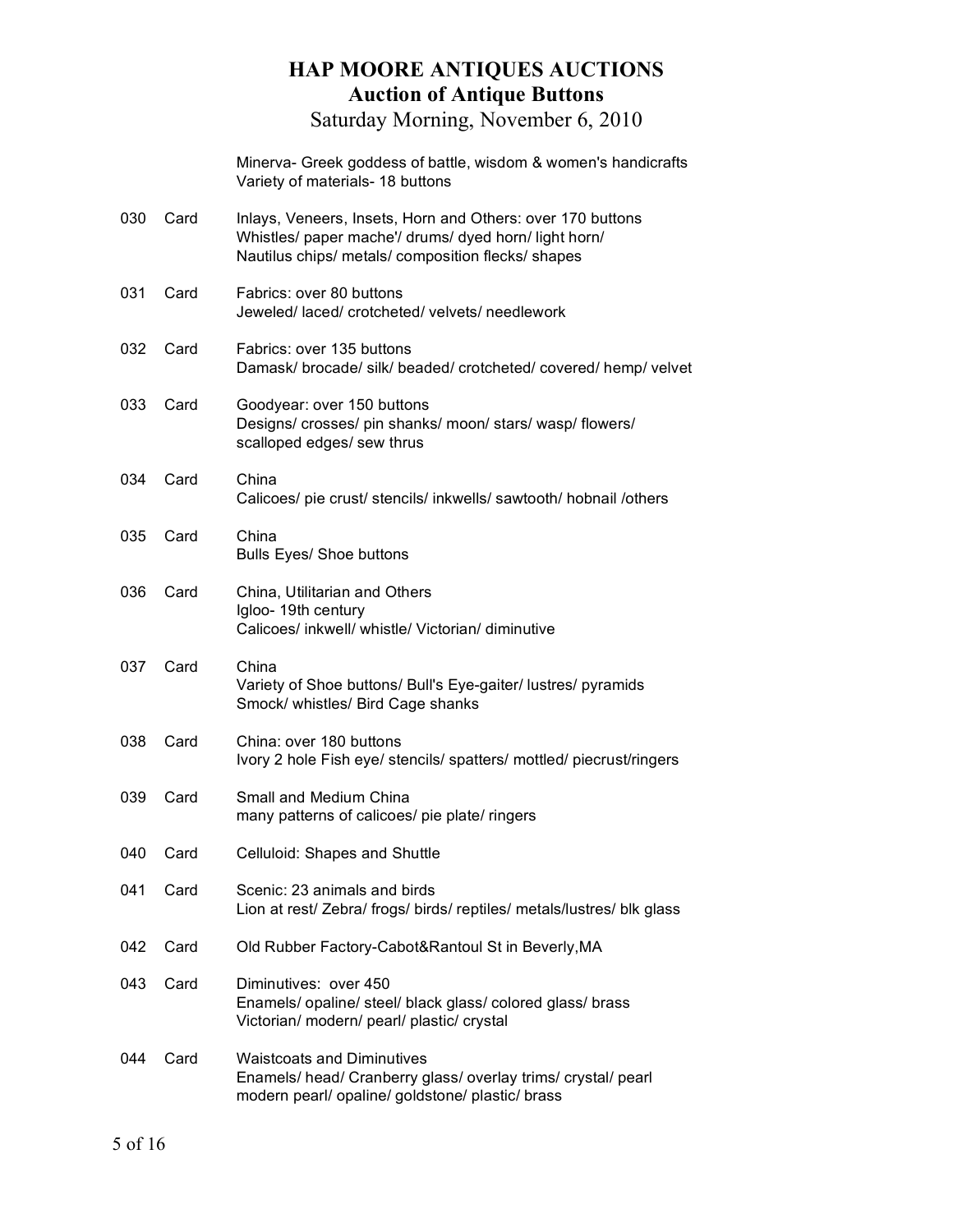- 045 Card Horn: over 125 buttons Figure/ deer/ Fleur de Lis/ Greek key/ arrow/ bow/ flower/ stars escutcheon/ grapes 046 Card Buffalo Horn and Composition 047 Card Bone and Horn: over 160 buttons 048 Card Early Bone and Horn: over 110 buttons sew thrus and shanks 049 Card Bone and Horn: over 160 buttons 050 Card Pearl Sew Thrus: over 70 buttons 051 Card Pearl: over 150 buttons Colonial Pin shanks/ etched/ sew thrus/ shapes/ anchor/ floral 052 Card Pearl and Abalone Shell: over 200 buttons shapes/ designs/ etched/ sew thrus and shanks
- 053 Card Smoky Pearl and Shell: over 100 buttons variety of designs/ etched/ sew thrus/ shanks
- 054 Card Smoky Pearls:over 130 buttons sew thrus and shanks
- 055 Card Abalone:over 170 buttons Variety of shapes/ etched/ sew thrus/ paisley
- 056 Card Large Smoky Pearls: 45 buttons of various designs
- 057 Card Pearl Balls
- 058 Card Variety of Yellow Snail and Pearls: over 200 buttons sleeve or breeches
- 059 Card Black Glass: over 200 buttons Variety of designs and bright cut surfaces
- 060 Card Black Glass: over 200 buttons Mellow/ bright cut/ intaglio heads/ shanks and sew thrus 061 Card Black Glass: over 200 buttons
- Variety of mechanical make ups, finishes, mellow & bright
- 062 Card Black Glass: over 200 buttons Variety of mechanical make ups
- 063 Card Black Glass: over 150 buttons Faceted and molded surface with bright finish brass loops and shanks/ whistles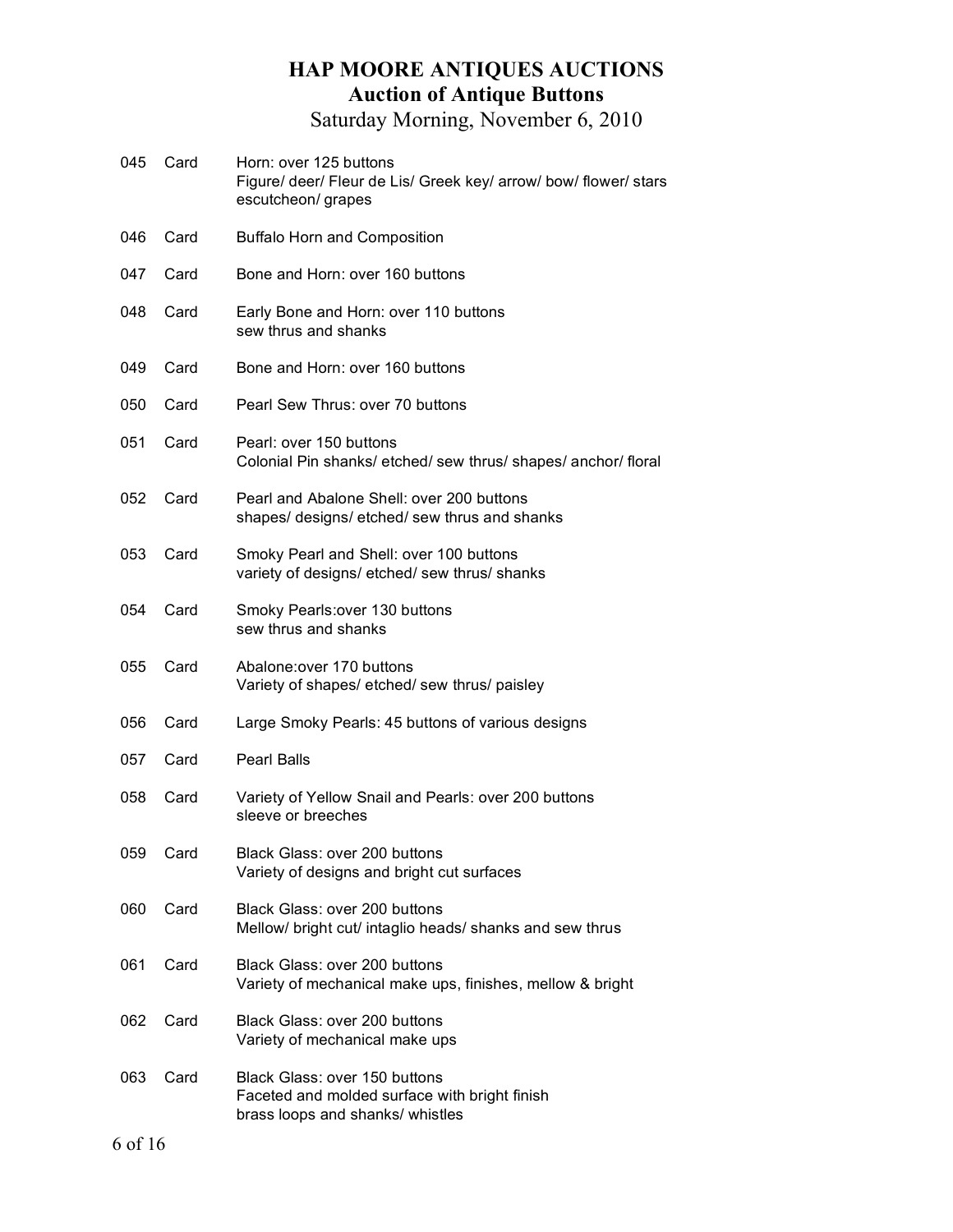| 064 | Card | Black Glass: over 150 buttons<br>Variety of finishes/ sew thrus/ patterns/ shapes/ incised                                                     |  |  |  |
|-----|------|------------------------------------------------------------------------------------------------------------------------------------------------|--|--|--|
| 065 | Card | Black Glass: over 150 buttons<br>Variety of shapes/ incised/ patterns/ anchor/ horseshoe/ floral<br>passementerie make up                      |  |  |  |
| 066 | Card | Black Glass: over 150 buttons<br>Variety of shapes/ imitation fabrics/ whistles/ intaglios                                                     |  |  |  |
| 067 | Card | Black Glass: over 200 buttons<br>Variety of pressed, beaded, mellow, passementerie, impressed<br>designs with cut surface                      |  |  |  |
| 068 | Card | Black Glass: over 190 buttons<br>Variety of shapes/ metallic colors/ scenes/ patterns/ buckles<br>intaglios/ incised/ mellow                   |  |  |  |
| 069 | Card | Brass, Steel and Tints<br>Celluloid stick up                                                                                                   |  |  |  |
| 070 | Card | Variety of Metals and Tints: 140 buttons<br>Garden Basket/ Paris backs/ Fungi/ flower sprigs among trellis                                     |  |  |  |
| 071 | Card | Variety of Metals, Tints, and Florals: over 150 buttons                                                                                        |  |  |  |
| 072 | Card | Brass: over 180 buttons<br>Watchcase (Robinson) / 1830s / gilts                                                                                |  |  |  |
| 073 | Card | Pewter, Steel and other Metals: over 140 buttons<br>moon/ stars/ Paris backs                                                                   |  |  |  |
| 074 | Card | Variety of Metals and Tints: over 170 buttons                                                                                                  |  |  |  |
| 075 | Card | Brass and Metals: over 70 buttons<br>florals/ vines                                                                                            |  |  |  |
| 076 | Card | Cut Steel and Brass: over 225 buttons<br>Riveted/conventional designs/patterns                                                                 |  |  |  |
| 077 | Card | Small Tinted Metals and Florals: Over 200 buttons<br>Helmet- shield and weapon/ Figure at open window feeding bird                             |  |  |  |
| 078 | Card | Variety of Tints and Metals: over 200 buttons                                                                                                  |  |  |  |
| 079 | Card | Military: over 80 buttons<br>NH Volunteer Militia/ MA Volunteer Militia/ Maine<br>General Service/ Air Force/ Navy/ Australian Military Forces |  |  |  |
| 080 | Card | Variety of Services, Organizations and Academies<br>Railroad-Boston and Maine/ Motorman/ GR&I Street Railway                                   |  |  |  |
|     |      | 7 of 16                                                                                                                                        |  |  |  |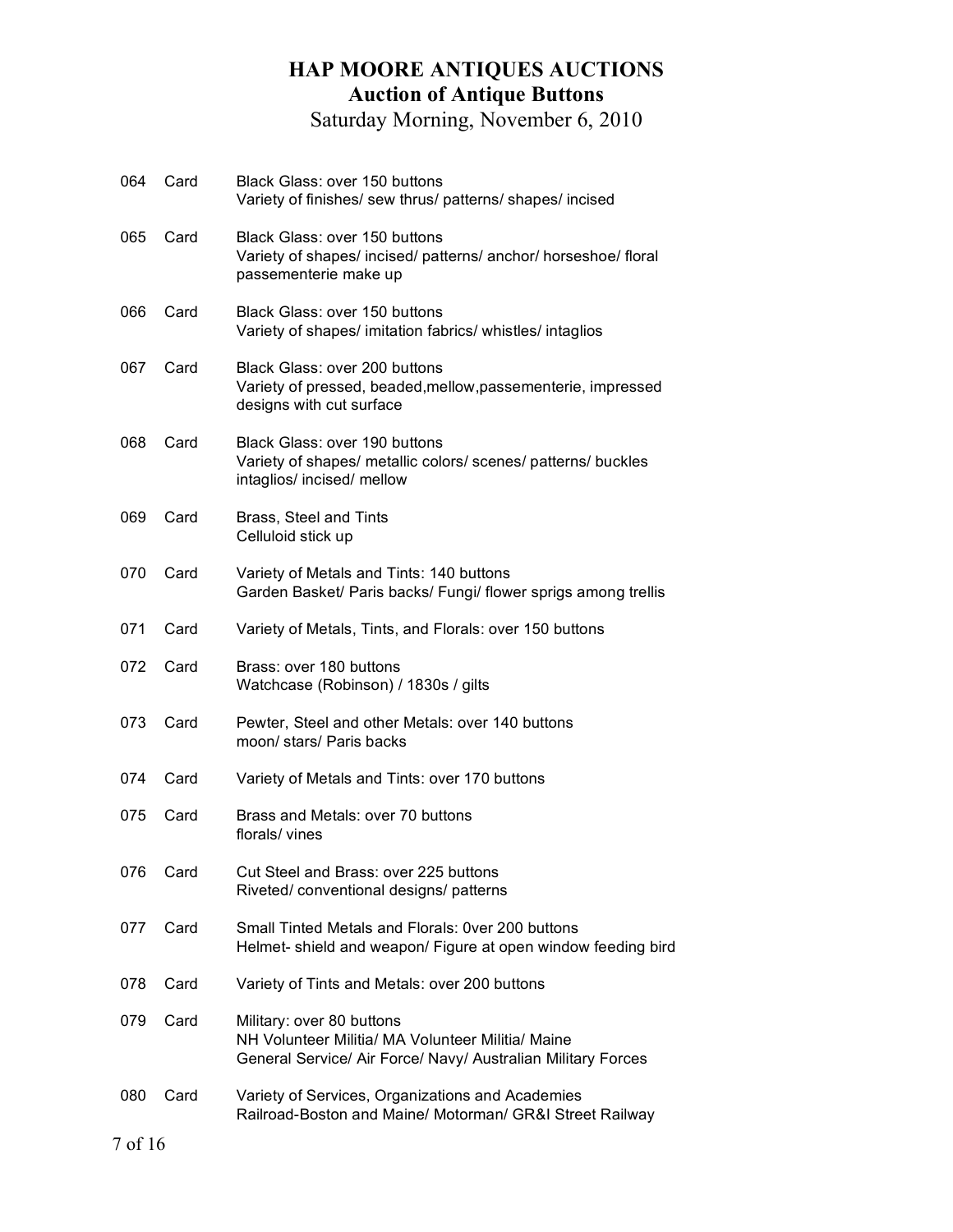|                |        | NY-New Haven& Hartford/ Boston Elevated/ Bay State<br>Providence Police/ Boy Scouts/ Girl Scouts<br>Police- D. Evans& Co.- Attleboro Mass<br>Boston Revere Beach & Lynn PF narrow gauge<br>Garfield & Arthur / Fire Dept- Boston Mass-Burton Pierce<br><b>TWA/ Work Clothes</b><br>Howe Military School- Superior Quality<br>HC- Highland Cadets-Worcester MA-Scovill Mfg<br>P.O.D.- Cinncinnati |
|----------------|--------|--------------------------------------------------------------------------------------------------------------------------------------------------------------------------------------------------------------------------------------------------------------------------------------------------------------------------------------------------------------------------------------------------|
| 081            | Card   | Grand Army of Republic/ Sons of Veterans                                                                                                                                                                                                                                                                                                                                                         |
| 082            | Card   | Military<br>Navy / Civil War- 13 Stars / Foreign Shipping Lines<br>White Star Line/ Dominion Line / Grace Line-1917<br>US Naval Reserve/ Navy Officer- Germany/ Vet. Artillery                                                                                                                                                                                                                   |
| 083            | Card   | <b>War Button Collection</b><br>1st World War - German<br>German belt buckle<br>2nd World War- Japanese Navy Officers<br>Korean War                                                                                                                                                                                                                                                              |
| 084            | Velvet | Dutch Buckles- silver filigree-rare-1800s-1900s                                                                                                                                                                                                                                                                                                                                                  |
| 085            | Velvet | Bacchante Heads pair                                                                                                                                                                                                                                                                                                                                                                             |
| 086            | Velvet | L'Aiglon- 8 heads                                                                                                                                                                                                                                                                                                                                                                                |
| 087            | Velvet | Woman's head -iron                                                                                                                                                                                                                                                                                                                                                                               |
| 088            | Velvet | Fops- french-brass- Incroyable & Merveilleuse                                                                                                                                                                                                                                                                                                                                                    |
| 089            | Velvet | Bog (Irish)- wood                                                                                                                                                                                                                                                                                                                                                                                |
| 090            | Velvet | New Lovers -taken from 18th century painting                                                                                                                                                                                                                                                                                                                                                     |
| 091            | Velvet | 'Crepuscule" (Twilight)- brass head- A. Bargas                                                                                                                                                                                                                                                                                                                                                   |
| 092            | Velvet | Sporting Buttons (2) Robinson                                                                                                                                                                                                                                                                                                                                                                    |
| 093            | Velvet | 8 Sheffield plate- stamped design                                                                                                                                                                                                                                                                                                                                                                |
| 094            | Velvet | 9 Chinese                                                                                                                                                                                                                                                                                                                                                                                        |
| 095            | Velvet | Variety of Velvets (perfume)                                                                                                                                                                                                                                                                                                                                                                     |
| 096            | Velvet | 4 Flower tailed Dragons on wood background                                                                                                                                                                                                                                                                                                                                                       |
| 097            | Velvet | Sporting Buttons (6) Hammond Turner & Sons- early 19th century                                                                                                                                                                                                                                                                                                                                   |
| 098<br>8 of 16 | Velvet | Silvered Brass with applied scalloped rim- Deer & Mythology                                                                                                                                                                                                                                                                                                                                      |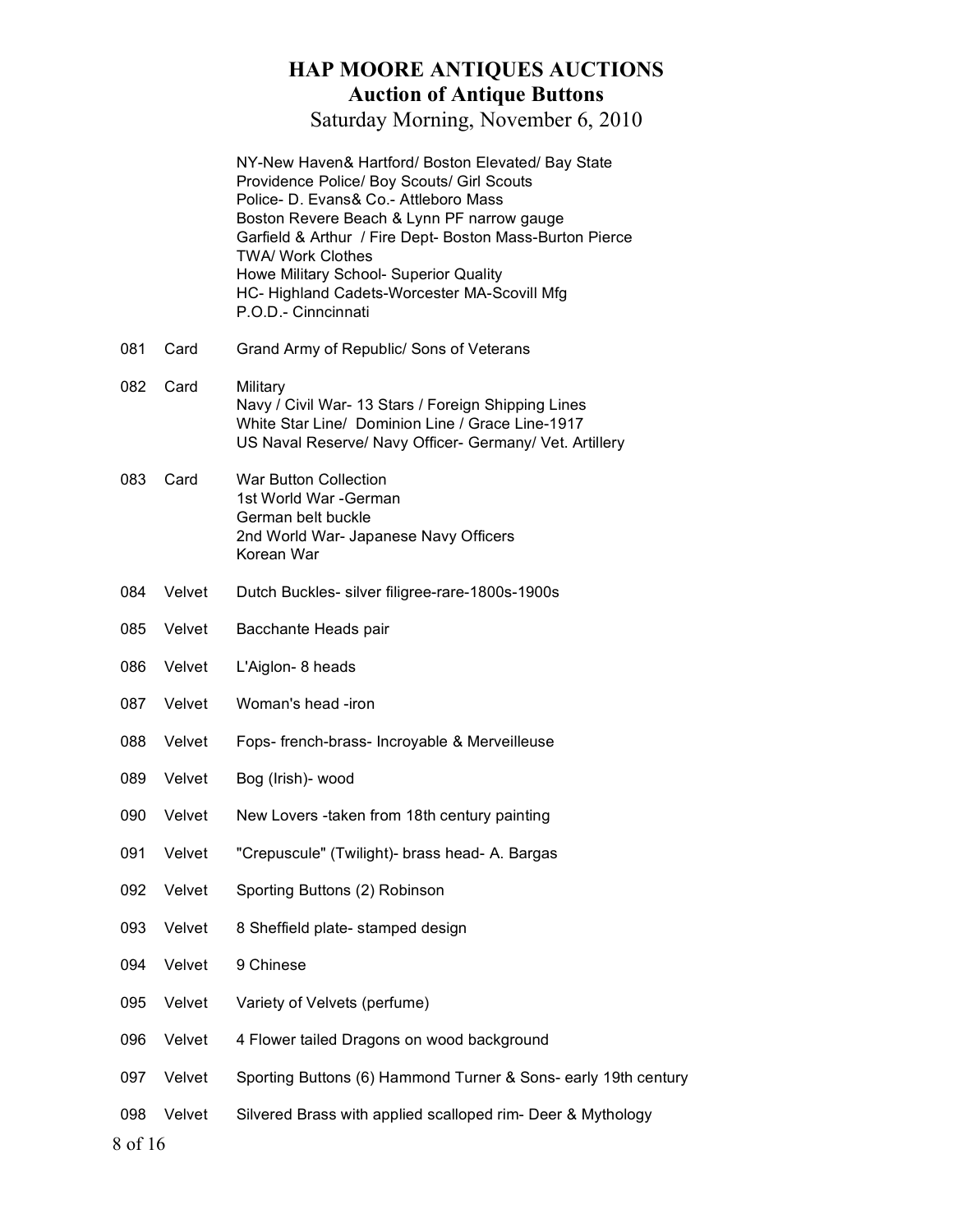| 099     | Velvet | Horse's head molded & lustred black glass- brass loop&plate                                                                                               |
|---------|--------|-----------------------------------------------------------------------------------------------------------------------------------------------------------|
| 100     | Velvet | 6 Brass heads on metal circle                                                                                                                             |
| 101     | Velvet | 8 Heraldic Lion- brass- variety of backgrounds                                                                                                            |
| 102     | Velvet | 12 Reclining Lion appears in relief on 1pc metal- design tinted<br>decorated with chasing -c1865- 6 medium- 6 small                                       |
| 103     | Velvet | Dogs, Horses, Deer: St Hubert's Hounds/ Wolf head/ Stag head<br>2 Scotties-pressed wood composition- 1930s<br>Spaniel- stamped/tinted brass / Boar's head |
| 104     | Velvet | Birds: 1 Owl on a branch / 2 owl heads- flat steel<br>1 little owl- pewter                                                                                |
| 105     | Velvet | Bat: Iridescent lustred bat on a triangular shaped button                                                                                                 |
| 106     | Velvet | 25 Waistcoat Jewels- 1850s-1880s - goldstone/swirls                                                                                                       |
| 107     | Velvet | 22 Waistcoat blue glass/ some floral overlay                                                                                                              |
| 108     | Velvet | 37 Waistcoat green/blue/red glass centers- brass rims                                                                                                     |
| 109     | Velvet | 28 Waistcoat variety of stones and rims                                                                                                                   |
| 110     | Velvet | 37 Waistcoat variety of stones, goldstone and overlay                                                                                                     |
| 111     | Velvet | 33 Waistcoat variety of stones, floral overlays, stars                                                                                                    |
| 112     | Velvet | 37 Waistcoat incised, molded and star designs                                                                                                             |
| 113     | Velvet | 27 semi-precious stones, designs                                                                                                                          |
| 114     | Velvet | 25 semi-precious stones- gold tops                                                                                                                        |
| 115     | Velvet | 23 dotted goldstone on white and black glass                                                                                                              |
| 116     | Velvet | 22 Waistcoats - various colors                                                                                                                            |
| 117     | Velvet | 7: heavy brass c.1885 / 2pc silvered brass / Paris back-TW&W<br>Brevete S.G.D.G. / Palm tree /1 pc stamped/tinted brass                                   |
| 118     | Velvet | 38 mix of Victorian- 2pc chaste gilts worn by women in 1860s<br>Golden Age gilts                                                                          |
| 119     | Velvet | <b>Bridal rosettes</b>                                                                                                                                    |
| 120     | Velvet | Silver (Plum)                                                                                                                                             |
| 121     | Velvet | 2 Fans- brass w/ steel insert and wire shank                                                                                                              |
| 9 of 16 |        |                                                                                                                                                           |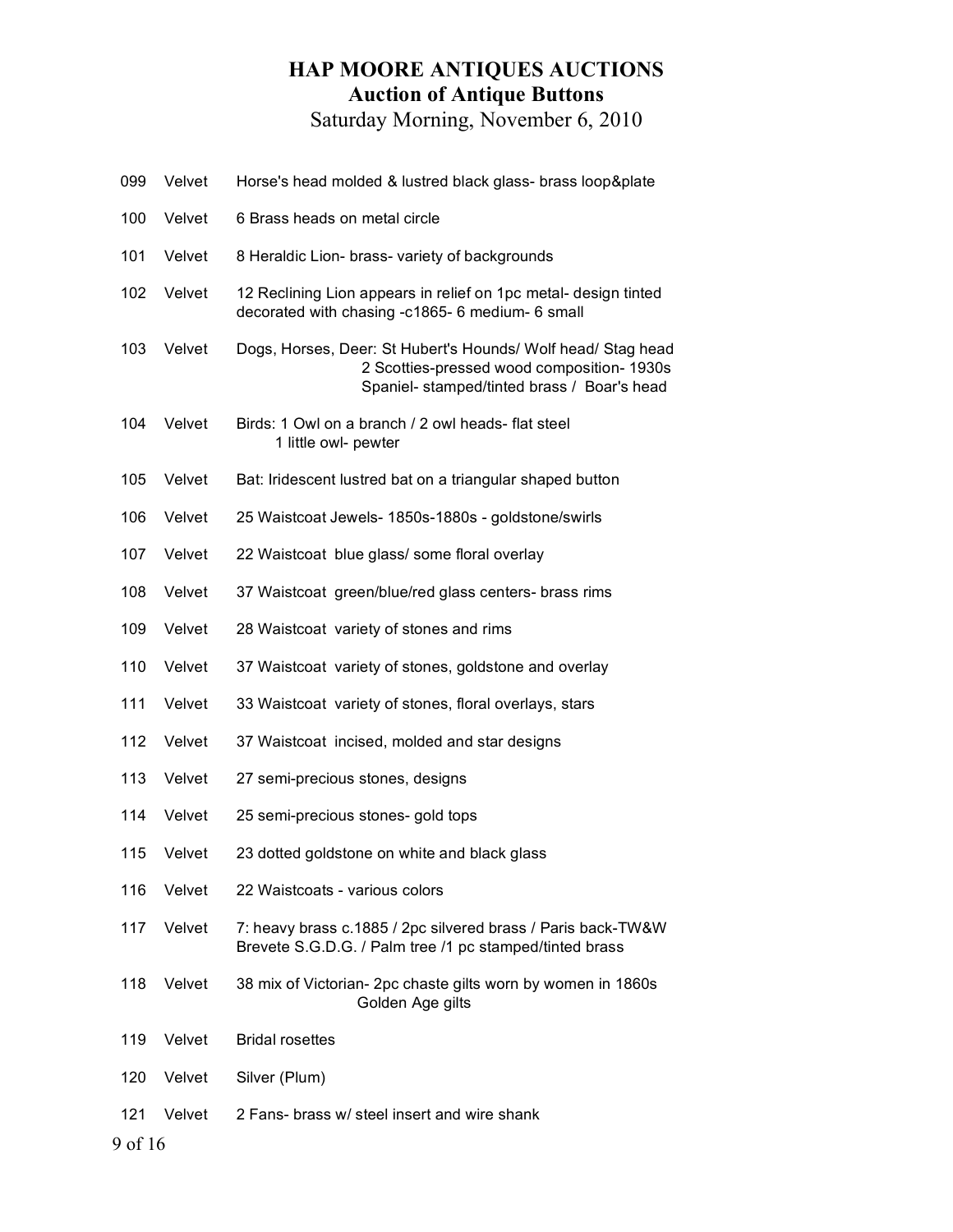- Velvet Fan- unusual w/ bird and tree applied
- Velvet Brass Acorn
- Velvet Black glass with carved wood design- brass and shank with plate
- Velvet Glass set in metal- shaped star- tinback and glass rim
- Velvet 14 set- 1880s- flower on wooden background set in steel
- 127 Velvet 17: Paper mache' inlayed nautilus shell flower design
- Velvet 3 Jet
- Velvet 13 tints
- Velvet 5 brass and steel- riveted decorations
- Velvet 23: brass gilts- 5 vest c.1830-50 alpha shanks 2 pc small gilts with additional chasing
- Velvet 3 Perforate Stick-up mottled sheet Celluloid -c.1880-1900
- Velvet 29 Metal variety- florals/ Paris backs/ tints/ baskets Garden implements
- Velvet 29 Variety Metals- tints and metals
- Velvet 24 Cut Steel- late 19th century- steel cups
- Velvet 72: Steel, tints and other metals
- Velvet 3 Dutch
- 138 Velvet Brown glass- unusual- plate and shank
- Velvet 5: Drums, thread back with bird on milk glass, victorian jewels tin steel back- brass rim
- Velvet 6 Black glass- scalloped pin shank
- Velvet 23 Black glass- variety shanks, plates, lustres,mirror types, steel
- Velvet 15 Black glass- faceted and steel, silver, lg black centers geo designs, silver luster background
- Velvet 29 Black glass- mirror types, lustered steel embellishments, cut steel mounting, acorn, florals, silver faceted cut
- Velvet Black glass- riveted, ornamental painted metal back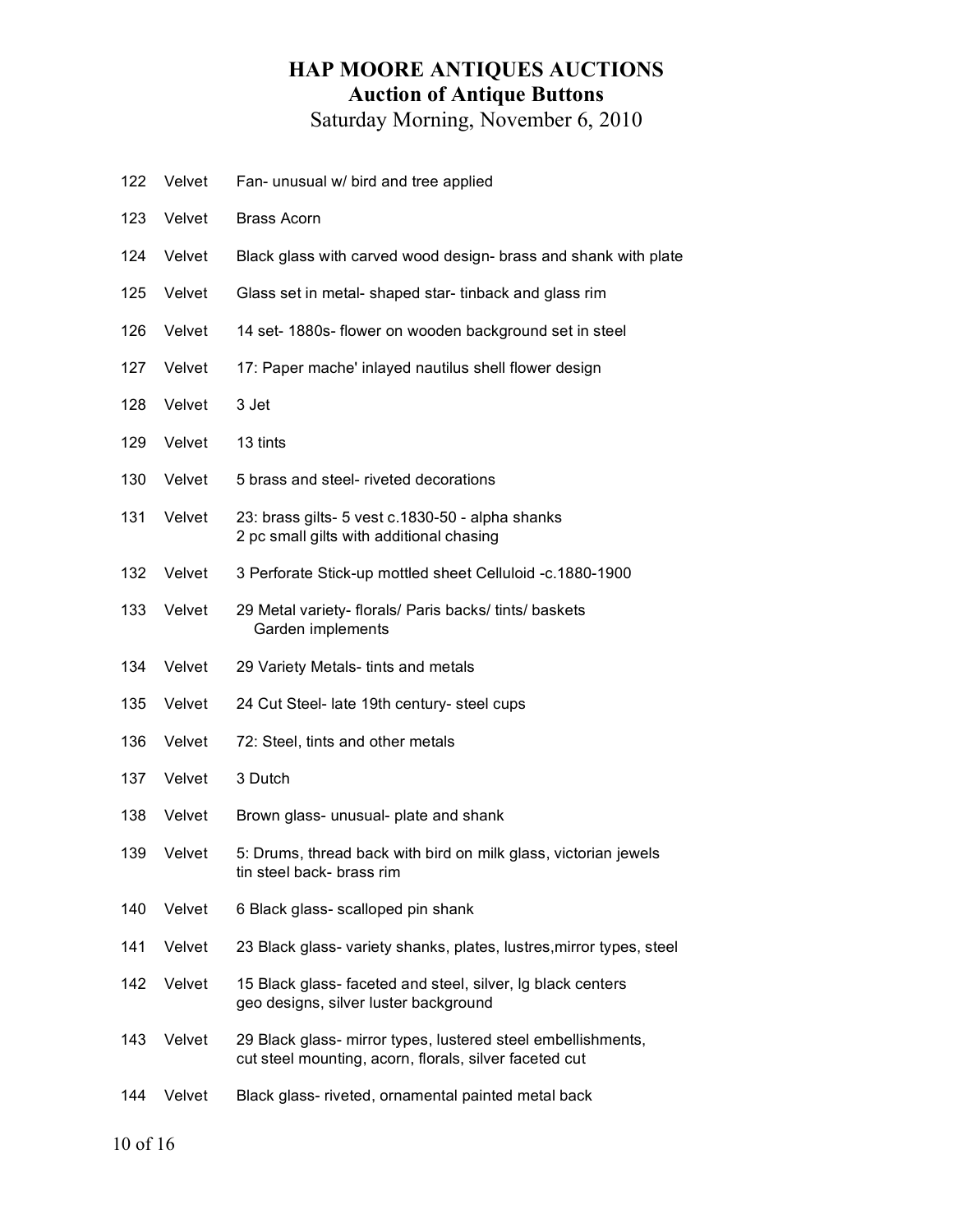- 145 Velvet 32 Black glass- 8 birds in flight, incised, molded, multicolored designs, self shank
- 146 Velvet 31: shanks and plates, goldstone, variety of backs
- 147 Velvet 60 Pearls- 4 Colonial pin shanks,sew thrus, self shanks, pin and shank plate
- 148 Velvet 13 Pearls- sew thrus, delicate painted flowers on abalone shell
- 149 Velvet Pearl button ornaments- pearl centers
- 150 Velvet Pearl- Extra large sew thru Shell
- 151 Velvet 8 Pearl- abalone- square- plate and pin shanks
- 152 Velvet 9 Smoked Pearl (like steel & rivets)
- 153 Velvet 6 Pearl on Steel
- 154 Velvet 6 Smiling Brass Cupid- stamped steel back/wire shank chain link border design
- 155 Velvet 13 Brass- Cupid & Erato- Muse of Poetry, Fairy resting in a rose bush, 2 Flight of Mohammed from Mecca Medieval Village, Desert Rider, Blondell, Lohengrin's Farewell Chinese Dragon Slayer, Herald on a Horseback, Pierrot & Pierrette
- 156 Velvet Castle & River Scene- press wood comp., brass rim, bk w/ selfshk
- 157 Velvet Shrine of William Tell at Lake Geneva, black glass, shank plate and rim -scarce
- 158 Velvet Gardens at Karnok- Egyptian scene with temple, sphinx, pyramid stamped brass and steel back, wire shank
- 159 Velvet 9 Figures: Little Charmer-brass, steel back/wire shank Half Figure Emerging from Foliage-pewter applied to painted metal Easter Parade-gnome pulls an eggshell cart,silvered brass steel back and wire shank "Brandon" from pair Mary Tudor & Brandon- brass Kneeling figure in Egyptian dress among lotus & rushes "Scaramouche"- brass with steel collet Waits- singing beggar girl with basket, boy with mandolin
- 160 Velvet Young Woman whispering to statue of Cupid- 1pc stamped brass
- 161 Velvet Queen of Sheba- pressed brass- brass shank
- 162 Velvet 13 Heads- brass: Egytian Queen-1pc stamped in silvered brass Aida-King of Egypt/ Sarah Bernhardt/ Empress Elizabeth of Austria girl in straw bonnet-flowers /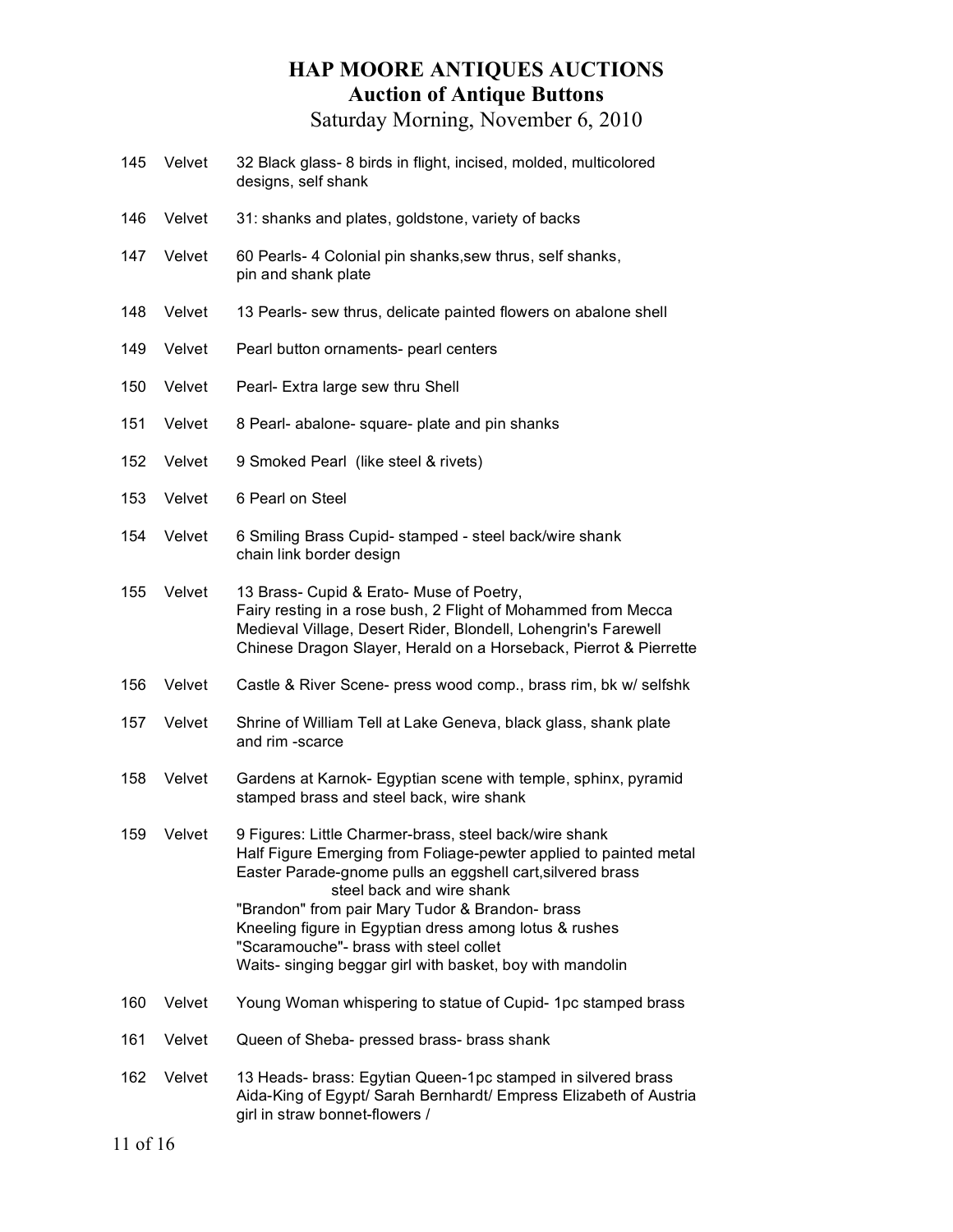- 163 Velvet 8 Heads: Liberty Head (Goodyear)/ Empress Eugenie 2 Charles the first of England / Classical
- 164 Velvet Triumvirate (3 Roman coins)
- 165 Velvet 2 small Tintypes in brass rims w/steel back/wire shanks c.1860-65
- 166 Velvet 10 Jenny Linds- molded glass heads in classic style
- 167 Velvet 11 Waistcoat heads: Jenny Lind, child-molded glass, 2 blue glass
- 168 Velvet 6 Classical heads- brass collet, tin backs
- 169 Velvet Eugenie-consort of Napolean 3rd- brass and tin back
- 170 Velvet Litho (woman)- c.1880 -beaded brass collet-painted black metal back under celluloid
- 171 Velvet 3 Litho: woman's heads- under glass with border of paste brilliants
- 172 Velvet 5 Heads: Seasonal head-escutcheon on pearl back brass escutcheon head on black glass/ classical heads
- 173 Velvet Satan and his Angels- 1pc brass
- 174 Velvet 11 Satsuma florals- late 19th/early 20th century (not a set) 1 center button of 3 figures
- 175 Velvet 2 Ivory birds
- 176 Velvet 3 Gay Nineties
- 177 Velvet 1 Gay Nineties- amethyst glass- ornate setting
- 178 Velvet 1 Gay Nineties- amethyst stone- brass frame
- 179 Velvet 1 Gay Nineties- stamped/silvered brass-Art Noveau design rectangular amethyst stone surrounded by border of molded paste brilliants which protrude through button top
- 180 Velvet 5 Home decorated Porcelain c1890-1920
- 181 Velvet 2 glazed Porcelain- w/ transfer printed designs-19th century thick knob- porcelain self shank
- 182 Velvet 2 glazed Porcelain- w/ transfer printed designs-19th century thick knob- porcelain self shank
- 183 Velvet 7 Tole-19th century- cornucopia designs- stenciled discsthreadback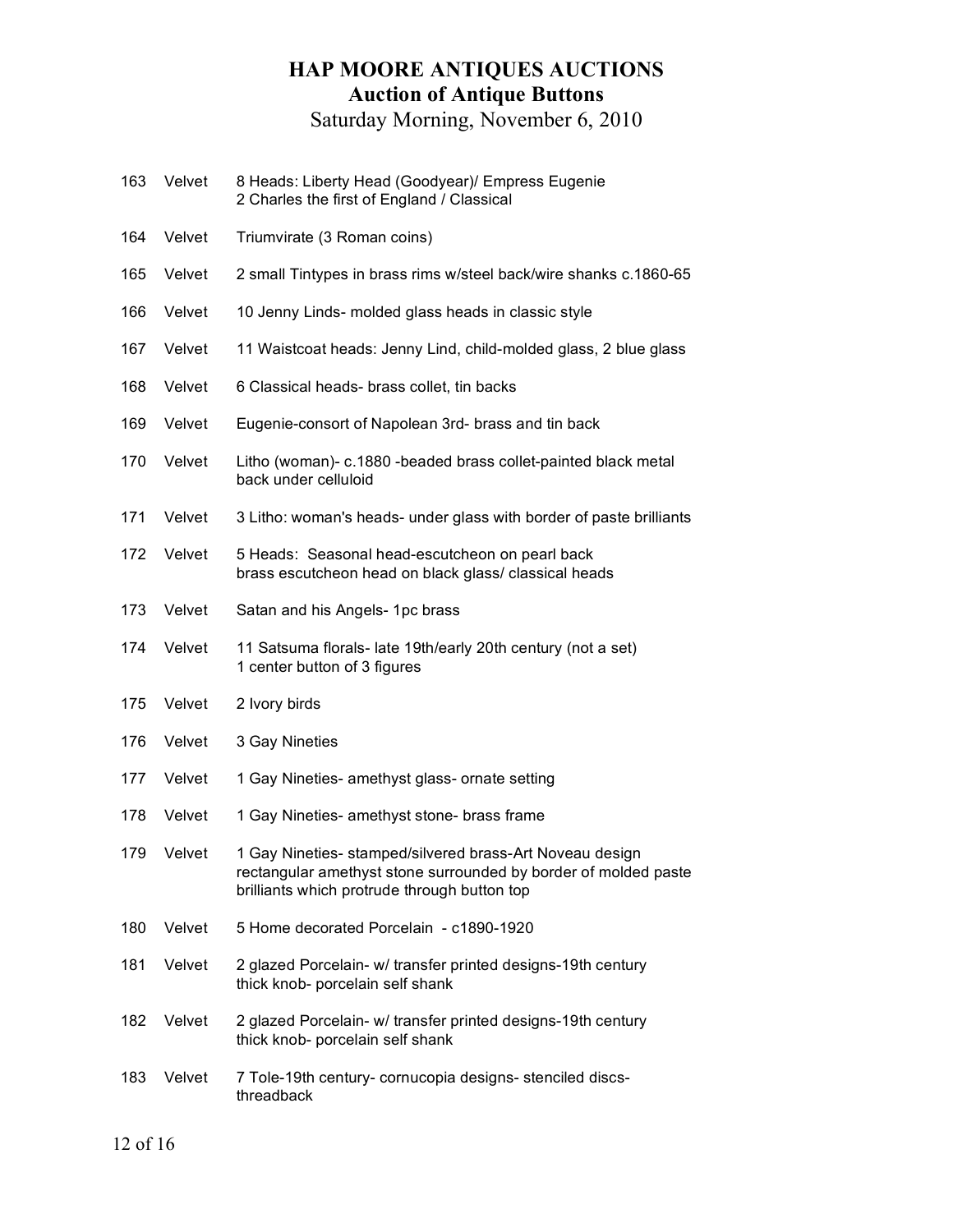- Velvet 6 Tole- concave brass-floral design on black japanned background
- Velvet 2 Turtles- 2 color compositions-imbedded tinsel- self shank
- 186 Velvet 4 Scarab beetles on heavy brass base
- 187 Velvet 5: 4 turquiose waistcoat jewelssolid large w/ scalloped frame and brass backs
- Velvet 6 green quartz- self shanks
- 189 Velvet 4 clambroth swirlbacks
- Velvet 35: 19th century- variety of designs-clambroth
- Velvet 13: 19th C. clambroth:6 molded shell /6 ptd stripes- loop shank
- Velvet 21 clambroth variety- shank plate & pin- loop shanks
- Velvet 31 19thC. Blk/white overlay trim/ swirlbacks/ plate & loop shank
- Velvet 7 Tigereyes- self shanks- set in metal loop shank
- Velvet 6 goldstone in black glass- plate & pin
- Velvet 5 goldstone- c.1880s- brass backs, 2 waistcoat jeweled
- Velvet 6 clambroth swirls 1880s- plate & loop shank
- Velvet 10 opaque slag balls colored swirl designs
- Velvet 8 cranberry glass overlay over yellow back
- Velvet 25 colored glass variety- shanks listed on back
- 201 Velvet 7 colored overlays-swirlbacks- brass loop shanks
- Velvet 9 agate -swirlbacks- wire shanks
- Velvet Large glass ball- self shank
- Velvet 1 Paperweight- set-up of pink rose/green leaves,clear cap -loop shk
- Velvet 2 Venetian types- glass- loop shk & plate
- Velvet 3 cut glass- green tips
- 207 Velvet 2 Peacock eyes types-imitation of paperweight type-
- 208 Velvet Variety of glass- 3 lacey glass/ reflectors/ radiants/ whistle/ ruby glass with goldstone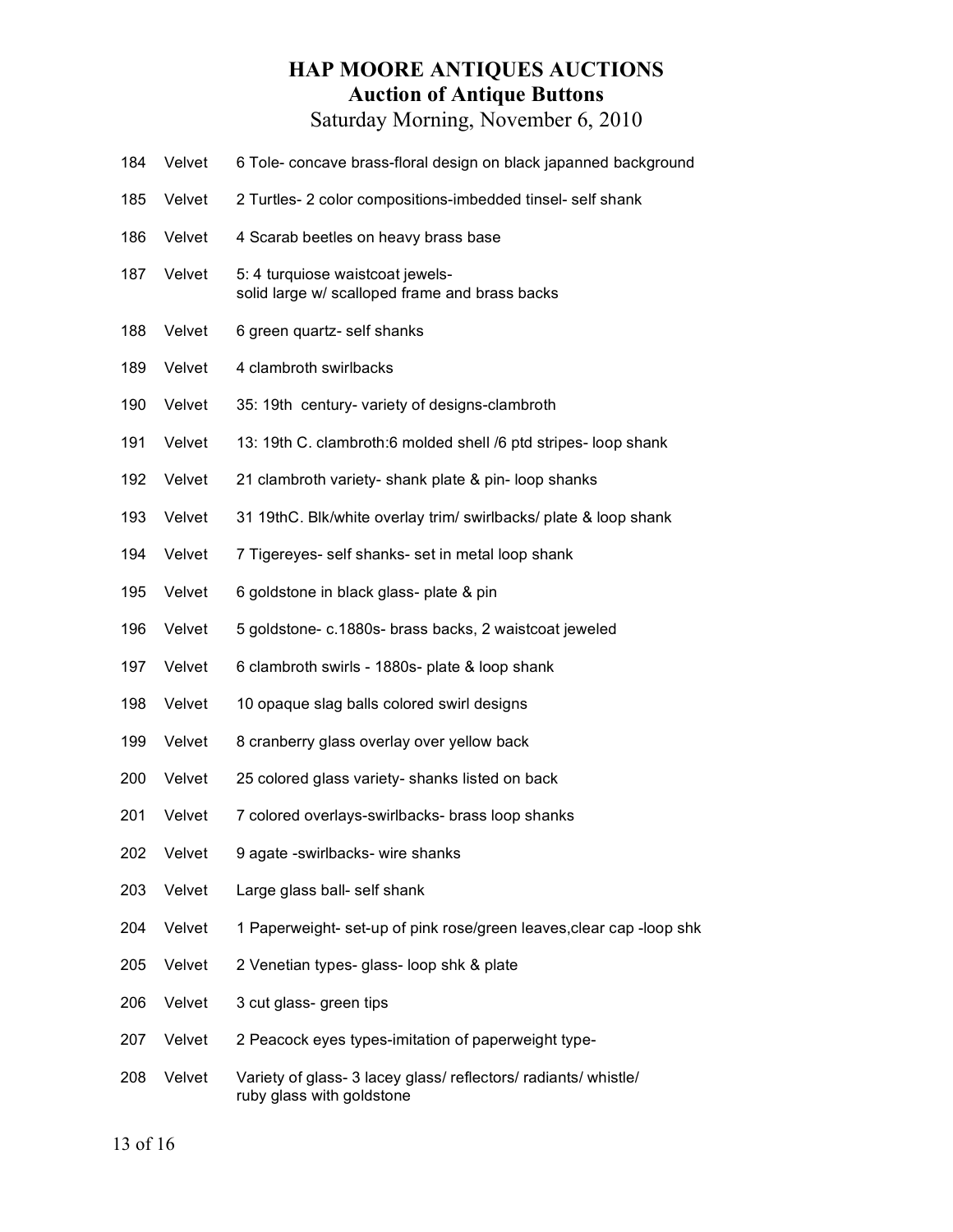| 209             | Velvet | 25 Mirrors- metal plate back                                                                                                                                                                                                                                                                                 |
|-----------------|--------|--------------------------------------------------------------------------------------------------------------------------------------------------------------------------------------------------------------------------------------------------------------------------------------------------------------|
| 210             | Velvet | 4 cut rock crystal for sleeve- 2 set in silver cup                                                                                                                                                                                                                                                           |
| 211             | Velvet | 4: prong set paste brilliants- star design                                                                                                                                                                                                                                                                   |
| 212             | Velvet | 17 Enamels- med bird & 16 diminutive- champleve                                                                                                                                                                                                                                                              |
| 213             | Velvet | 5 Enamels- circles of blue enamel -champleve-                                                                                                                                                                                                                                                                |
| 214             | Velvet | 2 Enamels- stamped colored gilt & enameled brass                                                                                                                                                                                                                                                             |
| 215             | Velvet | 23 Enamels- snowflake pattern- 6 champleve- 17 metal                                                                                                                                                                                                                                                         |
| 216             | Velvet | 3 Enamels- "encrusted" bead-like enamel & painted floral center<br>floral center on brass-pierced frame<br>enamel background under brass designed front                                                                                                                                                      |
| 217             | Velvet | 6 Enamels- 2 scalloped/pierced - encrusted blue pierreries set in<br>cobalt blue enamel at border & inner circle of paste brilliants<br>stamped gilt & enameled brass/ champleve w/ enamel floral center<br>brass collet w/ black enameled center & enameled flowers<br>Delicate steel faceted w/ beaded rim |
| 218             | Velvet | 6 Enamels- 5 Champleve flowers on brass- steel rivets along<br>scalloped rim<br>1 painted&champleve on pierced brass-set w/ faceted steel -19thC                                                                                                                                                             |
| 219             | Velvet | 24 Enamels- variety of champleve, limoges, cloisonne<br>1 unusual thimble type w/ stamped design of silver                                                                                                                                                                                                   |
| 220             | Velvet | 6 Ivory-like celluloid -mica inserts                                                                                                                                                                                                                                                                         |
| 221             | Velvet | 2 fasteners- specialty item                                                                                                                                                                                                                                                                                  |
| 222             | Velvet | Old lapel- brass                                                                                                                                                                                                                                                                                             |
| 223             | Velvet | 1 gilded brass -open worked- black painted back                                                                                                                                                                                                                                                              |
| 224             | Velvet | 4 Carnelian from China- story on back                                                                                                                                                                                                                                                                        |
| 225             | Velvet | 6 silver- 4 pewter backs                                                                                                                                                                                                                                                                                     |
| 226             | Velvet | Mosiac from Venice- 1904                                                                                                                                                                                                                                                                                     |
| 227             | Velvet | Dutch Marine's cap button                                                                                                                                                                                                                                                                                    |
| 228             | Velvet | Coat of Arms- Holland                                                                                                                                                                                                                                                                                        |
| 229             | Velvet | French Ordinance coat WWI                                                                                                                                                                                                                                                                                    |
| 230<br>14 of 16 | Velvet | King's Royal Rifle Corp to 1958 - England                                                                                                                                                                                                                                                                    |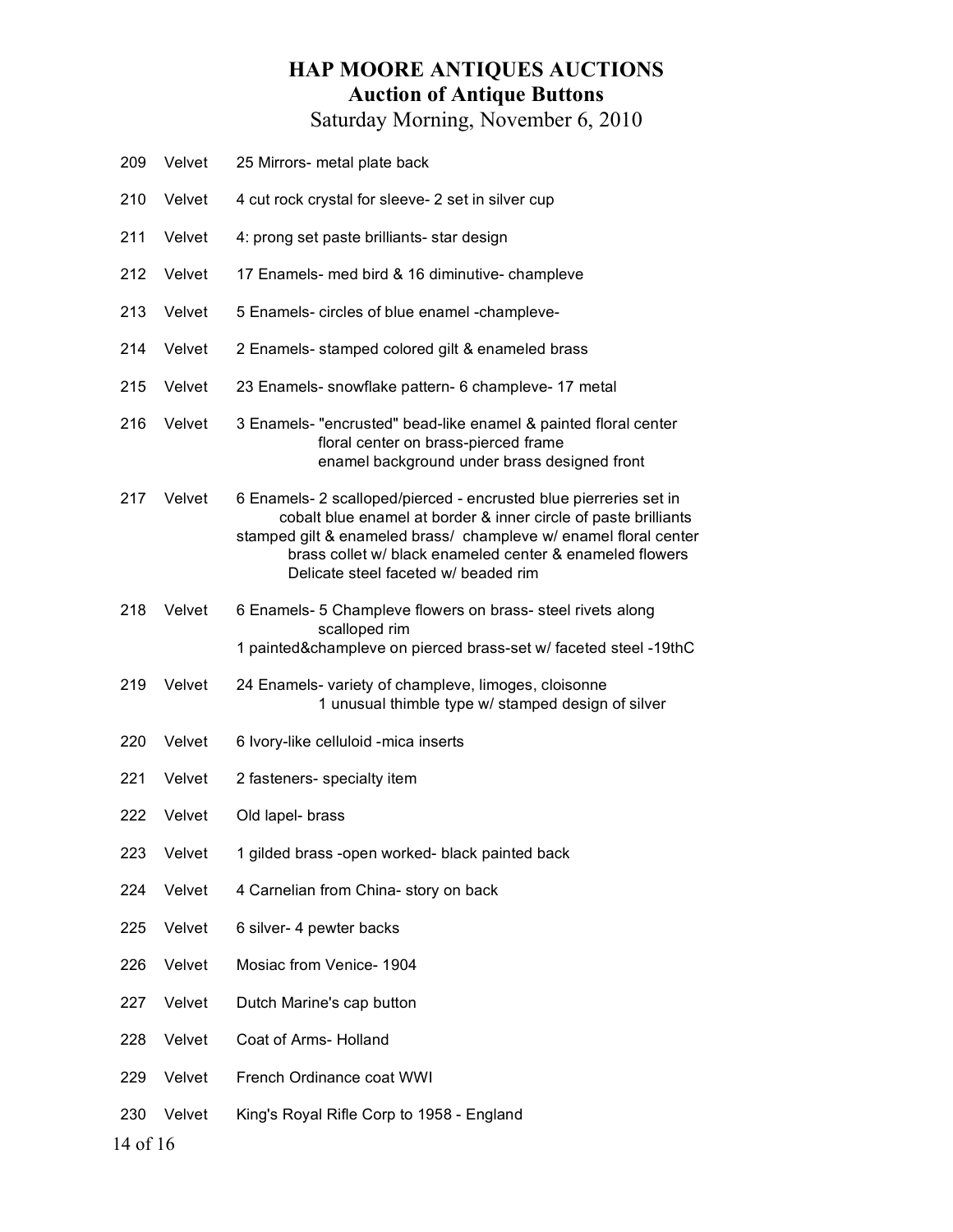| 231 | Velvet | King's Foot Soldiers during Revolution- pewter                                                                                                                                                                                                                                                                                                                                                                                         |
|-----|--------|----------------------------------------------------------------------------------------------------------------------------------------------------------------------------------------------------------------------------------------------------------------------------------------------------------------------------------------------------------------------------------------------------------------------------------------|
| 232 | Velvet | Button and Lining from suit of William Ellingwood-<br>last Revolutionary Soldier to die in Beverly MA- story on back                                                                                                                                                                                                                                                                                                                   |
| 233 | Velvet | 16 Cross- worn in France- WWI by Dr. Eleanor Kilham (BeverlyMA)<br>twice decorated by the French during the war                                                                                                                                                                                                                                                                                                                        |
| 234 | Velvet | Boatswain's Whistle Civil War 25 Navy Buttons                                                                                                                                                                                                                                                                                                                                                                                          |
| 235 | misc   | Button Charm String board:<br>variety of materials, scenes, heads, jewels, pearls, military, sporting                                                                                                                                                                                                                                                                                                                                  |
| 236 | misc   | Box lot: jars, cards, pieplate buttons, button bags, book, box of card                                                                                                                                                                                                                                                                                                                                                                 |
| 237 | misc   | 11 poke tins                                                                                                                                                                                                                                                                                                                                                                                                                           |
| 238 | misc   | 1 military and service poke tin                                                                                                                                                                                                                                                                                                                                                                                                        |
| 239 | misc   | 4 jars of buttons                                                                                                                                                                                                                                                                                                                                                                                                                      |
| 240 | misc   | Book: Button Collector's Journal- L.S. Albert                                                                                                                                                                                                                                                                                                                                                                                          |
| 241 | misc   | Book: Mrs. Bremble's Buttons- Dorothy Longley                                                                                                                                                                                                                                                                                                                                                                                          |
| 242 | misc   | Book: Collector's Encyclopedia of Buttons- Sally Luscomb                                                                                                                                                                                                                                                                                                                                                                               |
| 243 | misc   | Book: Old Buttons and their Value- c1940- Lorraine Olson                                                                                                                                                                                                                                                                                                                                                                               |
| 244 | misc   | Book: Complete Book of Buttons- Albert & Kent<br>autographed by both - 1949                                                                                                                                                                                                                                                                                                                                                            |
| 245 | misc   | Book: Button String- Thelma Schull - c.1942- out of print                                                                                                                                                                                                                                                                                                                                                                              |
| 246 | misc   | Dorothy Foster Brown set: button and autographed book<br>"Edith"- button designed by DFB -on November 28th, 1952<br>signed and dated on back of button<br>Button Parade book- autographed by DFB                                                                                                                                                                                                                                       |
| 247 | misc   | <b>Collector's Scrapbook</b>                                                                                                                                                                                                                                                                                                                                                                                                           |
| 248 | Tray   | Black Glass, Pearl, Lusters, Metals, Gay Nineties:<br>Lg. Velvet tinted brass metal design over velvet, wire shank.<br>2 Dragon Buttons, 11 Brass designs over blue background<br>34 Purple abalone with steel facet around border, sew-threw.<br>1 Cut steel riveted design.<br>2 Gay Nineties (as is)<br>Mme. Chrysantheme-stamped & pierced with steel insert.<br>Laxey Wheel - water wheel at the Lady Isabella Mine Isle of Mann. |
| 249 | Tray   | Military, Metals, Ivoroids, Studs, Pictures:                                                                                                                                                                                                                                                                                                                                                                                           |